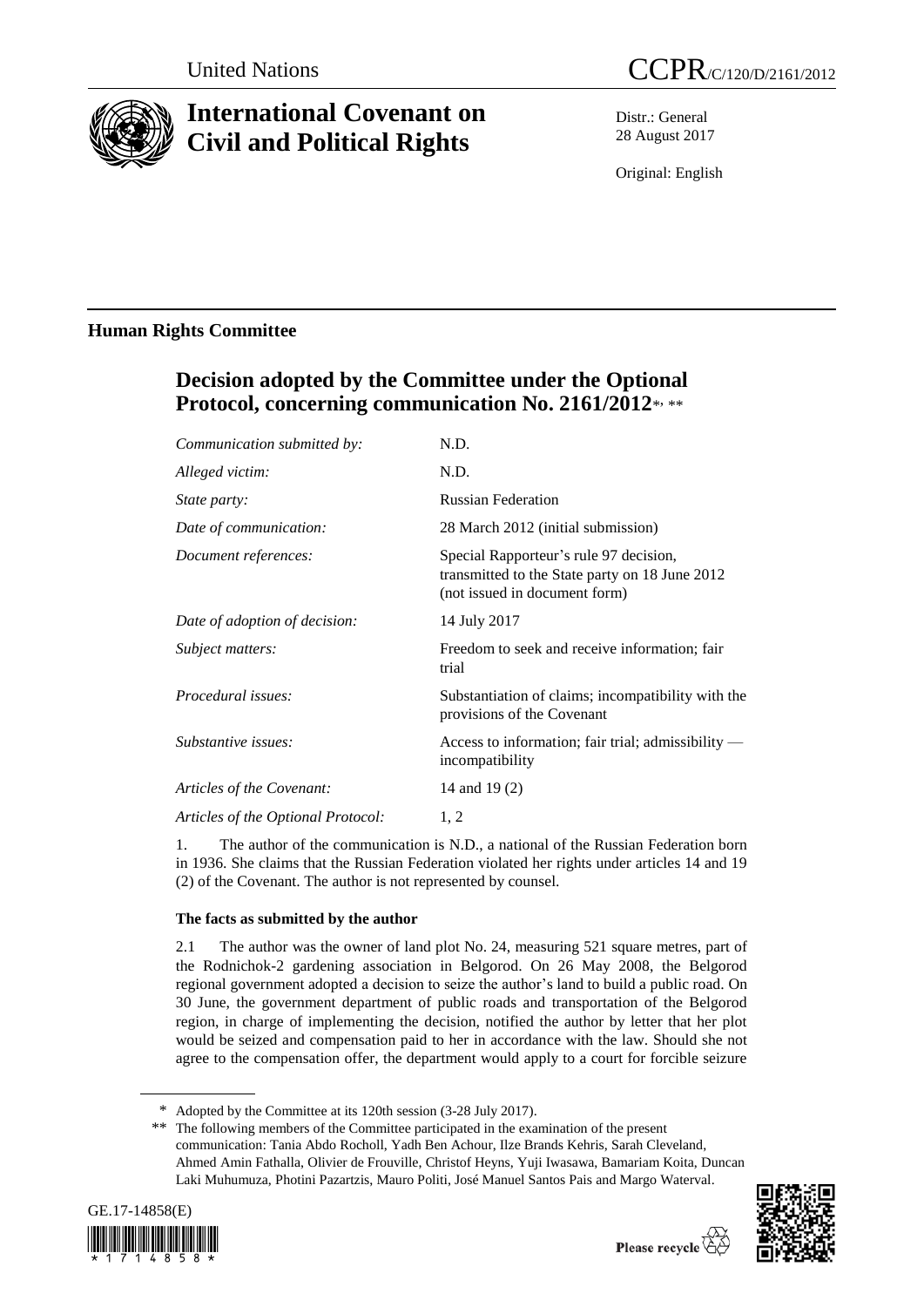of her land. The author did not accept the offered compensation, claiming that it was lower than the market price for the land.

2.2 On 11 August 2009, the October district court in Belgorod ended the author's property rights to the land and directed the department of public roads and transportation to pay the author compensation of Rub 240,283. The compensation awarded by the court was based on a report dated 5 April 2008 by the Belgorod region chamber of commerce and industry evaluating the market value of the land plots that had to be seized for the construction of the road. The court indicated that the author had not provided any evidence that the compensation offered for her land by the department was underestimated. On unspecified dates, the author appealed under cassation and supervisory proceedings, claiming that the first instance court proceedings had violated procedural and material law. She claimed, among other things, that the representative of the department did not have the proper authorization to represent the case in the court; that the plaintiff had failed to pay the court fees; that the plaintiff had not provided her with information about alternative routes for the road; and that the evaluation report by the chamber of commerce and industry was no longer valid when the plaintiff filed the case with the court. Her cassation appeal was rejected by the Belgorod regional court on 6 October 2009. Her supervisory review appeal was rejected by a judge of the Belgorod regional court on 25 January 2010.

2.3 On 6 November 2010, the author requested the department of public roads and transportation to provide her with information on the price of 1 square metre of land at plot No. 24 of the Rodnichok-2 gardening association that had been allocated for the construction project and for payment of compensation to the owner. On 29 November, the department responded that it did not have the requested information because the construction project only indicated the total amount of compensation due to all the owners whose property rights would be affected by the construction. It also explained that the compensation for the seized land was calculated, according to the law, in accordance with its market price.

2.4 On an unspecified date, the author filed a complaint with the Sverdlovsk district court in Belgorod for lack of action by the department of public roads and transportation, which had refused to provide her with the requested information. Her complaint was rejected as unsubstantiated on 25 January 2011. The court stated that actions/inactions of public authorities could be subject to civil lawsuits if they violated individual rights and freedoms, created restrictions for the enjoyment of such rights and freedoms or unlawfully imposed obligations or liability. The property rights of the author had been ended and the value of the plot in question had been established by a court decision that had become final. Since the author no longer owned the land in question, her rights could not be violated by inaction of the public body. The court observed that the project financial documents presented by the respondent indicated a general sum to be paid as compensation for all the seized land. On that basis, the court came to the conclusion that the respondent did not have the information requested by the author and thus could not provide it to her.

2.5 On unspecified dates, the author appealed under cassation and supervisory proceedings. Her cassation appeal was rejected by the Belgorod regional court on 15 March 2011. The author's supervisory review appeal was rejected by a judge of the Supreme Court on 10 October 2011.

#### **The complaint**

3.1 The author alleges violation of article 14 of the Covenant due to the material and procedural violations by the courts (see para. 2.2) in the land compensation case.

3.2 She alleges violation of article 19 (2) of the Covenant on the basis of the refusal of the department of public roads and transportation to provide her with the requested information.

#### **State party's observations on the merits**

4. In a note verbale dated 28 March 2013, the State party argued that the author's rights under article 19 (2) had not been violated. It refers to paragraph 18 of the Committee's general comment No. 34 (2011) on the freedoms of opinion and expression, according to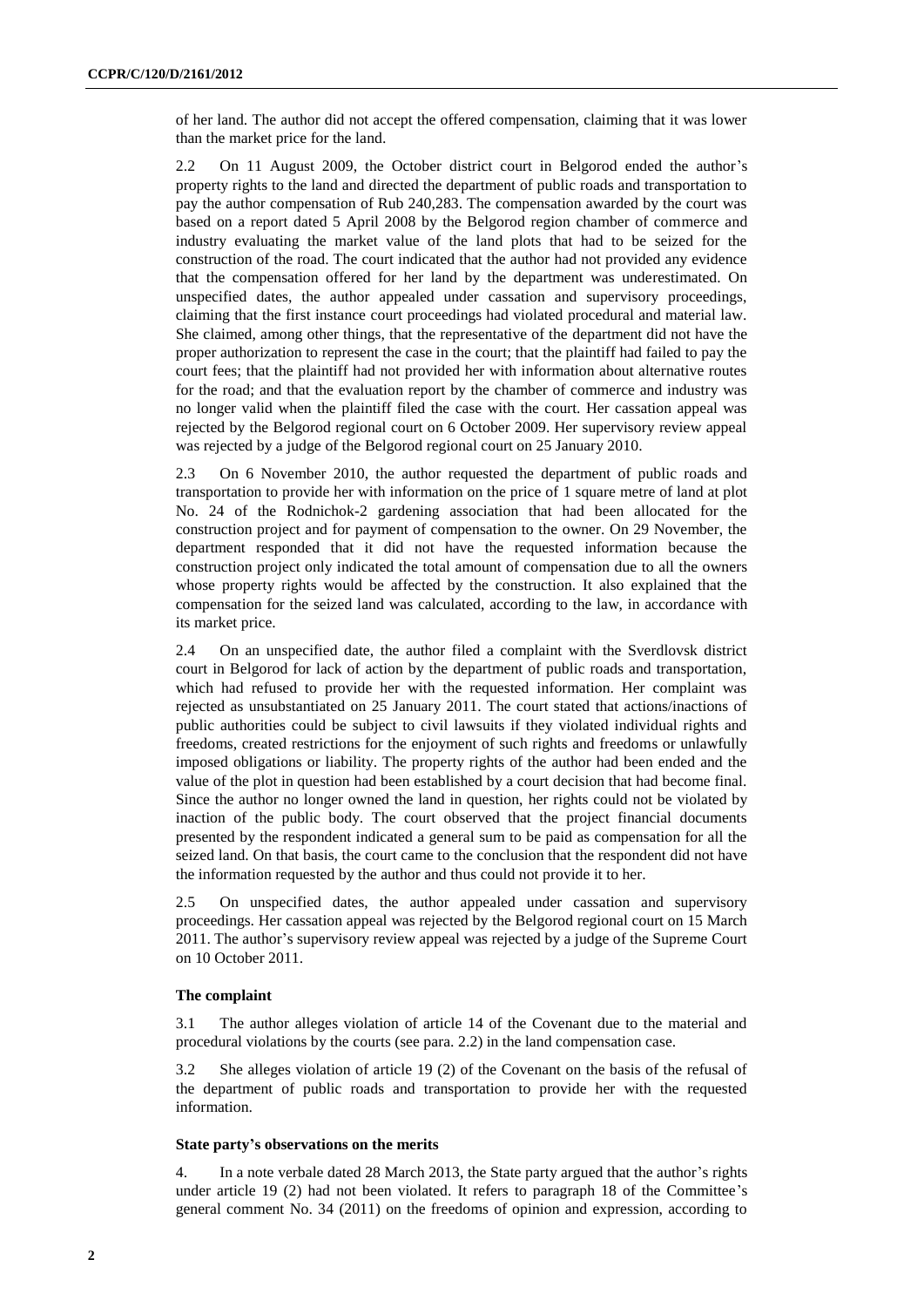which article 19 (2) of the Covenant embraces a right of access to information held by public bodies. As has been established by the first instance court in the decision dated 25 January 2011 and the cassation court decision dated 15 March 2011, the department of public roads and transportation did not possess the information requested by the author. Since the requested information was not available at the public authority, the author cannot claim to have a right of access to it.

#### **Author's comments on the State party's observations on the merits**

5.1 On 23 May 2013, the author claimed that the information she had requested from the department of public roads and transportation was of public interest and concerned her right to natural resources as national treasure, and her property rights (just compensation for the property). She claims that, according to decision No. 87 of the Government of the Russian Federation dated 16 February 2008 concerning the structure of project documentation and its content, the department of public roads and transportation should have possessed information on the funds necessary to pay compensation to the owners of seized land.

5.2 The author submitted additional information concerning her communication on 16 July, 23 August and 10 October 2012; 11 April, 15 April and 23 May 2013; 6 October 2014; 4 May and 9 December 2015; and 27 March 2017, in essence repeating her initial allegations.

#### **State party's observations on admissibility**

6. In a note verbale dated 3 October 2013, the State party argued that the author's communication was inadmissible. The author's claims relate to her disagreement with the amount of compensation for her land. Referring to article 1 of the Optional Protocol, the State party argues that the subject of the author's communication is not among the rights provided for by the Covenant.

#### **Issues and proceedings before the Committee**

#### *Consideration of admissibility*

6.1 Before considering any claim contained in a communication, the Committee must decide, in accordance with rule 93 of its rules of procedure, whether the communication is admissible under the Optional Protocol.

6.2 The Committee has ascertained, as required under article 5 (2) (a) of the Optional Protocol, that the same matter is not being examined under another procedure of international investigation or settlement.

6.3 The Committee takes note of the author's claim that she has exhausted all effective domestic remedies available to her. In the absence of any objection by the State party in this connection, the Committee considers that the requirements of article 5 (2) (b) of the Optional Protocol have been met.

6.4 The Committee notes the State party's challenge to the admissibility of the communication pursuant to article 1 of the Optional Protocol on the ground that the author's claim is incompatible with the provisions of the Covenant and its claim that the author's claim under article 19 (2) of the Covenant is unsubstantiated.

6.5 The Committee notes that the author's claim concerning procedural irregularities in the proceedings at the first instance court related to the compensation for her land has been considered by the domestic courts. The Committee recalls that it is generally for the courts of a State party to review facts and the evidence, or the application of domestic legislation, in a particular case, unless it can be shown that such evaluation or application was clearly arbitrary or amounted to a manifest error or denial of justice, or that the court otherwise violated its obligation of independence and impartiality.<sup>1</sup> In the present case, the Committee

<sup>1</sup> See, inter alia, communications No. 1188/2003, *Riedl-Riedenstein et al. v. Germany*, decision of inadmissibility adopted on 2 November 2004, para. 7.3; and No. 1138/2002, *Arenz et al. v. Germany*,